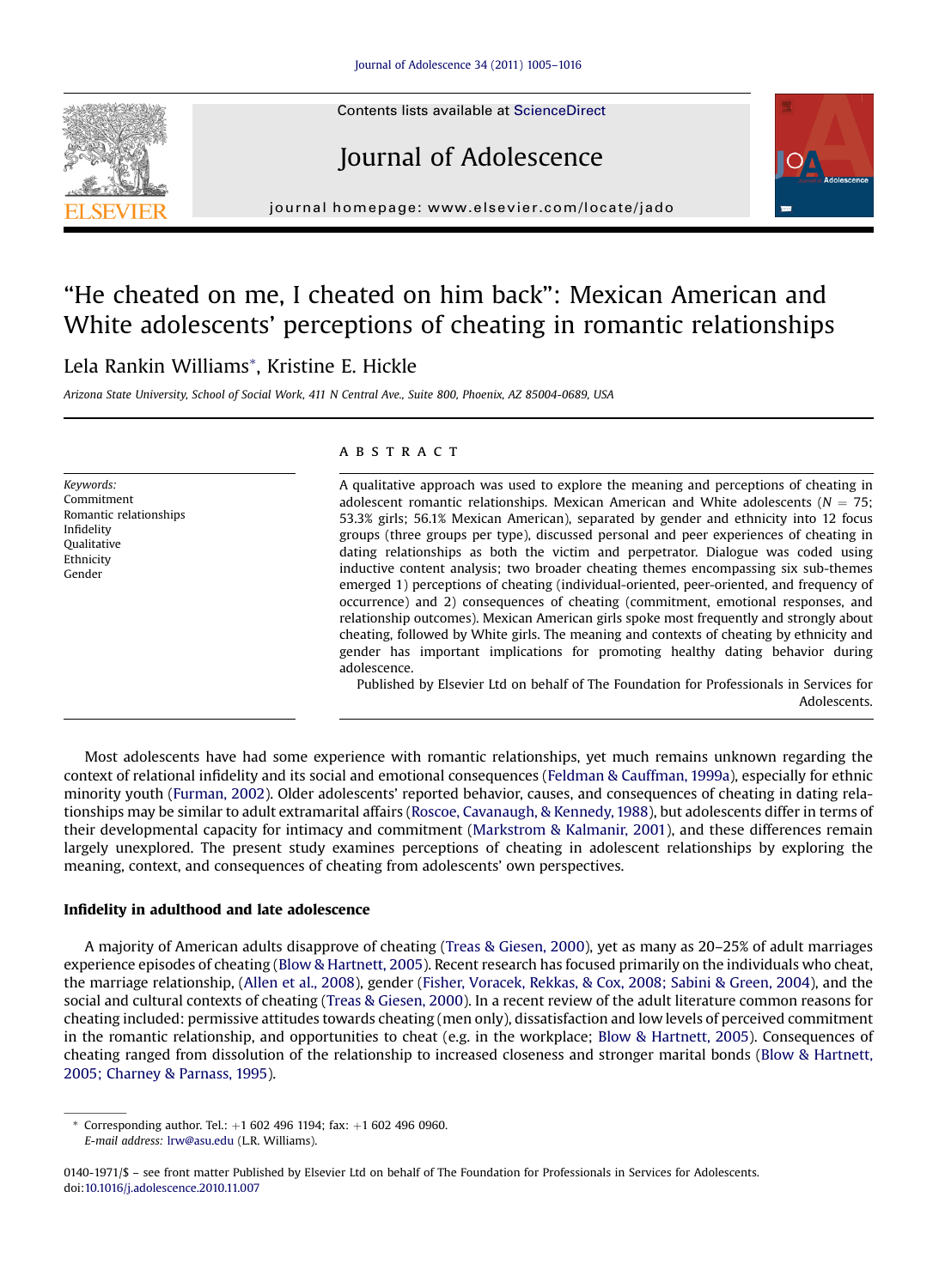Older adolescents' attitudes towards cheating typically mirror what is observed in adult relationships, especially regarding reasons for cheating (e.g., sexual permissiveness or dissatisfaction with a "bad relationship"; [Feldman & Cauffman, 1999b;](#page-10-0) [Roscoe et al., 1988](#page-10-0)) and responses to cheating (e.g., ending the relationship or working to improve the relationship; [Roscoe et al., 1988\)](#page-11-0). However, older adolescents are more likely than adults to cite boredom, insecurity, immaturity, and poor communication as reasons for cheating, and are more likely to say that they would end the relationship as a result of cheating [\(Roscoe et al., 1988\)](#page-11-0). Older adolescents also associate positive emotions with cheating, suggesting that some incidents of cheating in a relationship may not be about the relationship at all; rather, they may be a part of identity exploration and development ([Feldman & Cauffman, 1999b\)](#page-10-0) and reflect differences in developmental capacities for love and commitment. The ability to obtain a secure and committed relationship plays an increasingly important role as adolescent's transition into adulthood [\(Van Dulmen, Goney, Haydon, & Collins, 2008](#page-11-0)).

#### Developmental perspectives

Adolescent romantic relationships occur within a larger developmental context in which personal identity and intimacy goals begin to form [\(Sanderson & Cantor, 1995\)](#page-11-0). According to [Erickson \(1968\),](#page-10-0) adolescents undergo identity formation and the development of intimacy on their journey towards adulthood. Identity, intimacy, and fidelity (i.e. the ability to stay committed in a relationship) are inherently linked; as an adolescents' sense of personal identity strengthens their capacity for intimacy and fidelity grows [\(Markstrom & Kalmanir, 2001\)](#page-10-0). Despite the connection between these developmental goals, they are often at odds [\(Blatt & Blass, 1996](#page-10-0)). Identity formation necessarily includes independence from other relationships while intimacy formation relies on mutual dependence [\(Sanderson & Cantor, 1995](#page-11-0)). Cheating in adolescent relationships may occur as a result of trying to balance these competing goals. For example, the desire for intimacy propels entry into a romantic relationship while the need for identity exploration makes commitment within the relationship difficult.

Throughout adolescence, peer relationships become increasingly important ([Brown, Dolcini, & Leventhal, 1997](#page-10-0)); these relationships help support and facilitate romantic relationships as they emerge, often outlasting romantic partners [\(Connolly,](#page-10-0) [Furman, & Konarski, 2000](#page-10-0)). Peers influence the development of intimacy and identity in tandem with romantic relationships [\(Leadbeater, Banister, Ellis, & Yeung, 2008](#page-10-0)). Adolescents learn what to expect in romantic relationships from their peers and filter romantic experiences through peer interaction (Connolly & Goldberg, 1999; O'[Sullivan & Meyer-Bahlburg, 2003](#page-10-0)). Additionally, romantic and peer relationships reciprocally influence each other - negative experiences in one relationship affect the other ([Connolly & Goldberg, 1999; Furman, McDunn, & Young, 2008](#page-10-0)).

Peer evaluations have also been experimentally implicated in the development of self-concept and social-esteem ([Parker,](#page-11-0) [2001](#page-11-0)). In particular, individuals were more sensitive to peer evaluations in contexts in which social comparison occurred. This may have particular relevance in adolescent romantic relationships in which mates are selected within a pool of peers and social comparison is likely. In romantic pursuit, adolescents may rely more on their peers to evaluate their desirability or attraction to a partner of interest.

The size of peer networks and the strength of connection adolescents feel to their peers also impact adolescent romantic relationships and may affect girls and boys differently, as girls report larger peer networks ([Connolly et al., 2000](#page-10-0)). Connections between peer relationships, gender, and cheating in romantic relationships have not been a focus of research, but the possible role peers play in perceptions of and experiences with cheating in romantic relationships warrants further examination.

#### Perceptions of Cheating

Understanding adolescents' perceptions of and attitudes towards cheating is important, as according to the theory of reasoned action [\(Ajzen & Fishbein, 1975; 1980](#page-10-0)), we can closely approximate behavior based on attitudes and subjective norms towards the behavior. Subjective norms include the perceptions of those close to the individual, and in adolescence, the relevance of peers and peer norms in understanding behavior is greater than during adulthood ([Furman et al., 2008](#page-10-0)).

In order to develop a more complete understanding of cheating behavior it is important to gain a dual perspective as both the victim and the perpetrator. Although it is difficult to disentangle whether adolescents perceptions of behavior result from personal or peer experiences as a victim or a perpetrator (or both) it is clear that motivations for behavior (or against behavior) are an important proximal factor in understanding various risk taking behaviors in adolescence (see [Patrick &](#page-11-0) [Maggs, 2009](#page-11-0) for a review).

#### Gender

Research suggests that there may be no gender differences in motive, experience, or incidence of cheating; in one study, two-thirds of boys and girls experienced cheating as either the victim or the perpetrator in a relationship ([Feldman &](#page-10-0) [Cauffman, 1999a\)](#page-10-0). However, gender differences in attitudes or perceptions of cheating in adolescence are not clear and may suggest a more accepting attitude towards male cheating behavior. Older adolescent females in one study were more likely to report relationship outcomes that involved staying in a relationship after being cheated on [\(Roscoe et al., 1988](#page-11-0)), and older adolescent males in another study reported more accepting attitudes when males cheated on females ([Feldman &](#page-10-0) [Cauffman, 1999b\)](#page-10-0). Girls may have more tolerant attitudes because of a greater desire for intimacy or capacity for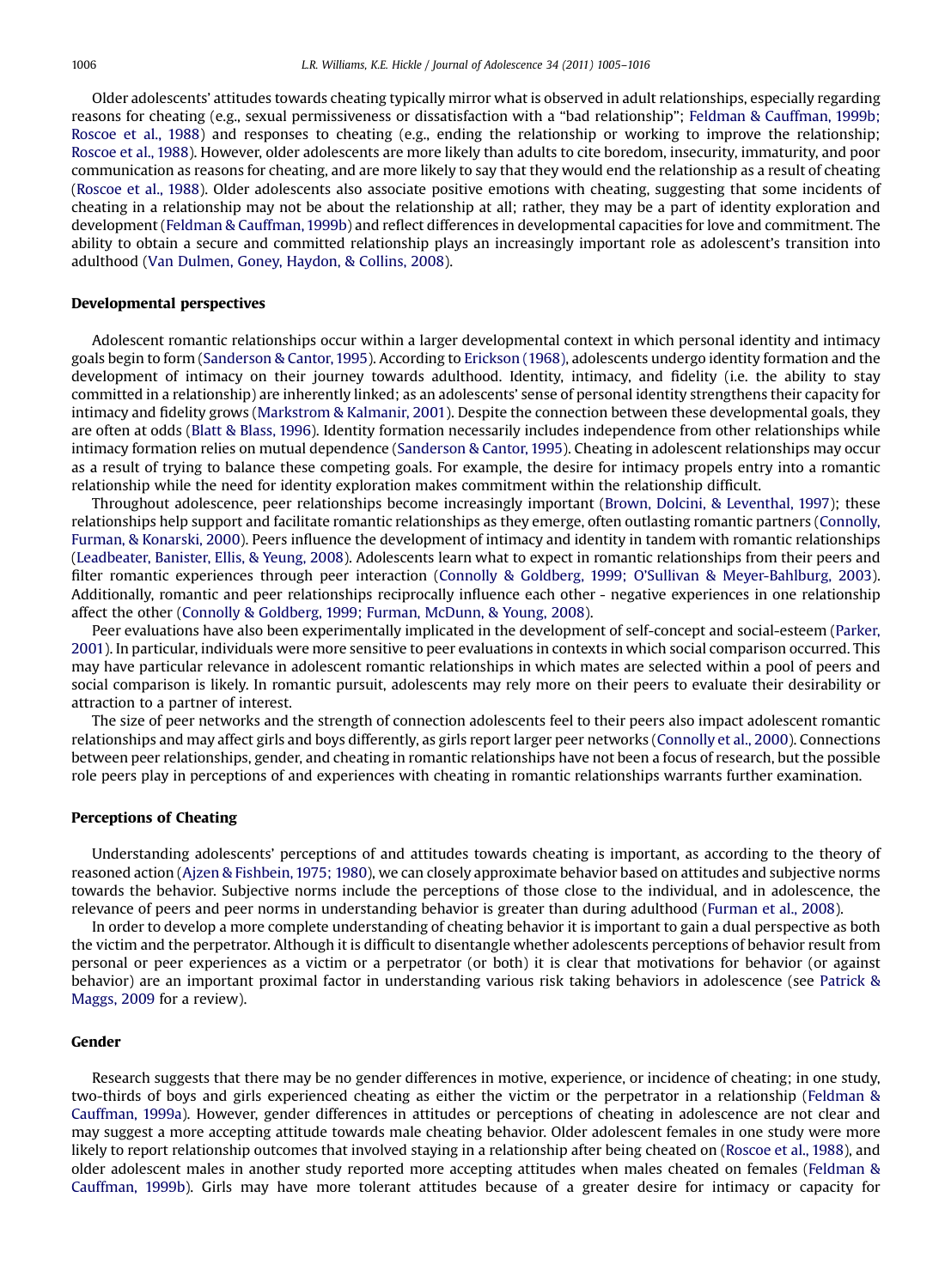Important gender differences in the development of identity and intimacy have been noted in the literature. Some research suggests that the desire for intimacy arises earlier for girls than boys, such that girls often accomplish intimacy before identity ([Scheidel & Marcia, 1985](#page-11-0)), or that the process of identity formation and intimacy achievement is more fused or integrated (e.g., [Lytle, Bakken, & Romig, 1997](#page-10-0)). For example, [Montgomery \(2005\)](#page-11-0) found that early adolescent girls had lower intimacy scores than late adolescent girls but that boys did not differ across these age groups and reported lower scores in general. Similarly, early adolescent boys scored significantly higher than girls in identity development, but that gender difference disappeared by middle adolescence. While many of these gender differences change as adolescence age, they serve to impact romantic relationships at each stage of development and influence the way girls and boys experience relationship components including, commitment, companionship, and care ([Montgomery & Sorell, 1998; Williams & Hickle, 2010](#page-11-0)). Considering these differences, along with the cultural context adolescents live and learn in, is important for developing a greater understanding of how gender is experienced and impacts romantic relationships.

#### Ethnicity

The role ethnicity plays in infidelity remains largely unexplored in adulthood [\(Treas & Giesen, 2000\)](#page-11-0), and has not been directly explored in adolescence. One qualitative study reported that Hispanic and African American adolescents cheated in the majority of their romantic relationships [\(Bauman & Berman, 2005\)](#page-10-0), however, another study found that the prevalence of cheating behavior across ethnicity did not differ ([Feldman & Cauffman, 1999b](#page-10-0)). It is clear that culture and ethnicity do influence other aspects of adolescent romantic relationships [\(Coates, 1999](#page-10-0)), especially regarding expectations for sexual activity, commitment and marriage, and promoting individualistic values of love and passion versus communal values of selflessness and family respect [\(Flores, Eyre, & Millstein, 1998\)](#page-10-0). For example, Mexican American culture places high value on family and parenthood, and Mexican American/Hispanic adolescent girls have expressed a desire for earlier transitions into relationship milestones (e.g. sexual activity, marriage, pregnancy) compared to other adolescents ([East, 1998](#page-10-0)). These desires coincide with cultural values, influence how Mexican American girls experience romantic relationships [\(Raffaelli, 2005](#page-11-0)), and may impact their beliefs or expectations regarding commitment and infidelity, although this examination is exploratory.

The present study uses a qualitative approach to examine the meaning and perceptions of cheating in romantic relationships for Mexican American and White adolescents who participated in focus groups as part of a larger study on dating relationships. From these data, we cannot infer any objective differences in cheating behavior; however, we focus on the subjective experiences and perceptions of relationship infidelity as they were spontaneously mentioned by adolescents discussing their overall experiences in romantic relationships. Specifically, the research goals for this study are to explore the meaning and perceptions of cheating in adolescent romantic relationships within the contexts of gender and Mexican American culture.

#### Method

#### Sample

Mexican American (n = 41) and White (n = 34) adolescents (M = 16.04 years, SD = .83; n = 40 girls) within a large Southwestern state were recruited to participate in focus groups (6–8 participants;  $M = 5.86$ ,  $SD = 1.55$ ) on adolescent romantic relationships. Recruitment was conducted during the summer months, and all participants were students transitioning into the 10th, 11th and 12th grades ( $M = 11.09$ ,  $SD = .76$ ) from 25 different high schools the following fall. Participants were recruited through meetings with community program coordinators (e.g. Boys and Girls Clubs, Big Brothers Big Sisters) and summer camps (53% of sample), high schools (32%), and word-of-mouth (15%).

A majority of participants had at least some romantic relationship experience in the past and no significant differences were identified among Mexican American and White adolescent dating experiences (see [Table 1](#page-3-0)). No significant differences were identified among other demographic characteristics (e.g. age, country of origin). Chi-square analysis revealed significant differences across ethnicity regarding a number of family characteristics: compared to White adolescents, Mexican American adolescents were less likely to only speak English at home,  $\chi^2$  (2) = 35.61, p < .001, to live with their father,  $\chi^2$  (1) = 3.72,  $p = .05$ , to have a mother,  $\chi^2$  (3)  $= 19.66, p < .001$ , or father,  $\chi^2$  (3)  $= 18.98, p < .001$ , born within the United States, and to have a mother,  $\chi^2$  (5) = 31.96, p < .001, or father,  $\chi^2$  (5) = 27.24, p < .001, with greater than a high school education.

#### Procedure

Upon being recruited into the study, adolescents completed an initial telephone-screening questionnaire ( $N = 90$ ). In order to participate, adolescents needed to self-identify as Mexican American or White and intend to enter the 10th, 11th, or 12th grade in the fall. Upon meeting these criteria, adolescents were asked to participate in the study (all participants met these criteria). Adolescents were mailed an introduction letter and consent form to be signed by their parents or guardians. Adolescents and parents were told that the purpose of the study was to understand the meaning of dating relationships to high school students. The first author spoke with all of the parents of the participants and none of the parents refused to give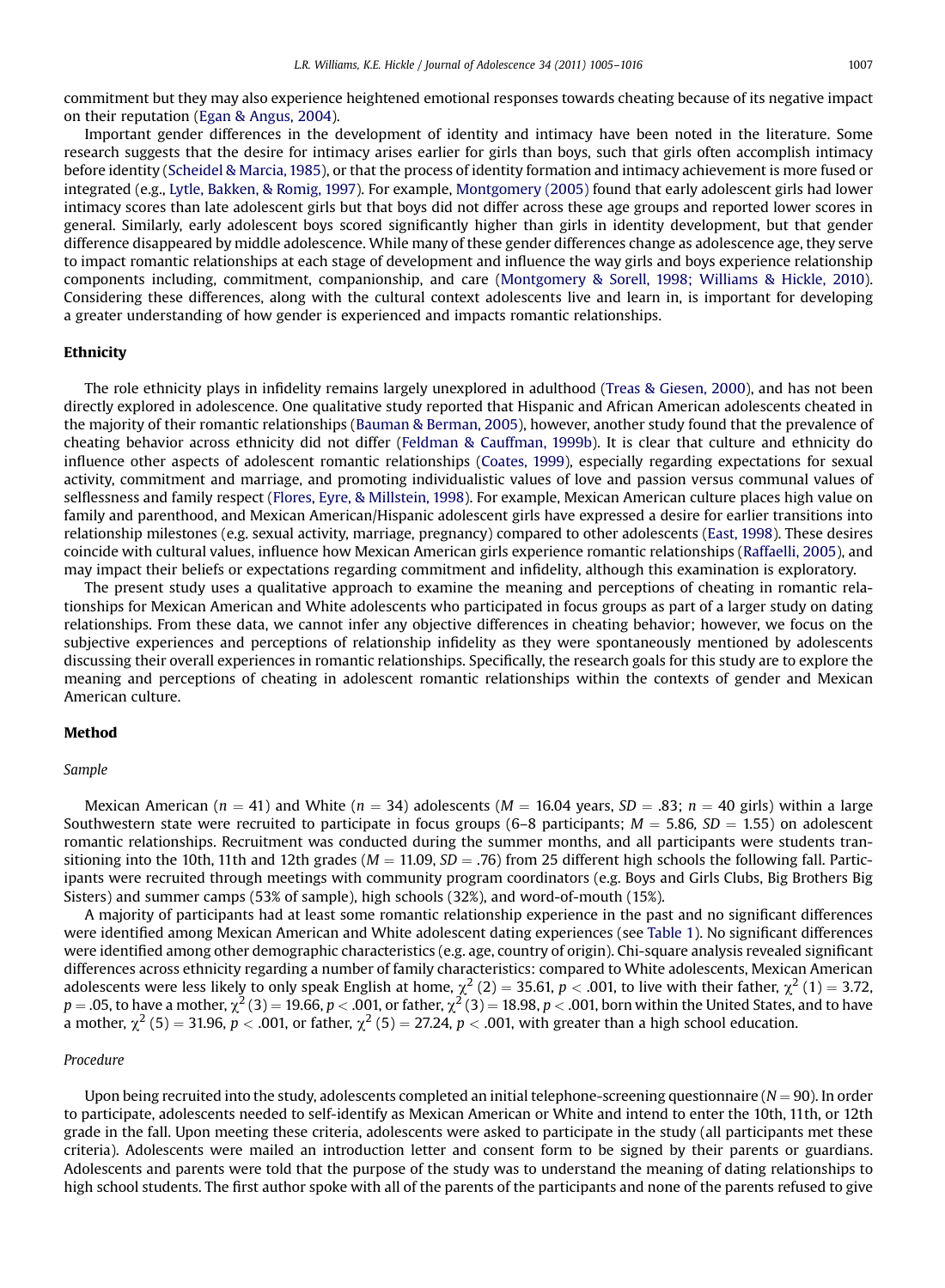### <span id="page-3-0"></span>Table 1

Demographic information.

|                                 | Mexican American |              | White     |            |
|---------------------------------|------------------|--------------|-----------|------------|
|                                 | Frequency        | M(SD)        | Frequency | M(SD)      |
| Gender                          |                  |              |           |            |
| Boys                            | 43.9%            |              | 50.0%     |            |
| Girls                           | 56.1%            |              | 50.0%     |            |
| Grade in fall                   |                  | 11.0(0.87)   |           | 11.3(.54)  |
| Age in years                    |                  | 16.0(.96)    |           | 16.1(.64)  |
| US born                         |                  |              |           |            |
| Father***                       | 56.8%            |              | 100.0%    |            |
| Mother***                       | 58.5%            |              | 94.1%     |            |
| Adolescent                      | 90.2%            |              | 97.1%     |            |
| Language spoken at home***      |                  |              |           |            |
| English only                    | 29.3%            |              | 97.1%     |            |
| English & Spanish               | 63.4%            |              | 2.9%      |            |
| Spanish only                    | 7.3%             |              |           |            |
| Household                       |                  |              |           |            |
| Live with mom                   | 92.7%            |              | 100.0%    |            |
| Live with dad $^+$              | 58.5%            |              | 79.4%     |            |
| <b>Parents Education</b>        |                  |              |           |            |
| Mother $>$ high school ed.***   | 41.0%            |              | 88.2%     |            |
| Father $>$ high school ed.***   | 37.5%            |              | 79.4%     |            |
| Romantic Relationships (RR)     |                  |              |           |            |
| Currently in an RR              | 37.5%            |              | 26.5%     |            |
| If no, ever in an RR            | 80.8%            |              | 83.3%     |            |
| No. of lifetime dating partners |                  | 3.30(3.52)   |           | 3.74(2.80) |
| Length of longest RR(months)    |                  | 8.96 (10.57) |           | 6.80(8.59) |
| No. of times in love            |                  | 1.02(1.10)   |           | .76(.97)   |
| Relationship Preference         |                  |              |           |            |
| Other sex                       | 92.5%            |              | 94.1%     |            |
| Same sex                        | 2.5%             |              |           |            |
| Both sexes                      | 5.0%             |              | 5.9%      |            |

 $p = .05.$  \* $p < .05.$  \*\* $p < .01.$  \*\*\* $p < .001.$ 

consent. Those who were scheduled for a session ( $N = 85$ ; 5 were unable to be scheduled) brought the signed consent form to the data collection site (i.e., at the youth center they belonged to, their home, or the research lab) and gave participant assent at the site after confidentially and respect for other participants was emphasized. Three adolescents did not show up for the focus group session and could not be rescheduled. Technical difficulties resulted in a loss of the audiotaped recordings of two focus group sessions (FG 6 and 7). Seven of the adolescents in the lost focus group sessions could not be rescheduled, resulting in a final sample of 75 participants. Saturation, the point at which the range of ideas has been heard and no new information is being gained, is typically reached after three to four focus groups for any one type of participant ([Krueger & Casey, 2000\)](#page-10-0). In the present study, saturation was reached after collecting data from three groups for each participant type. Two additional focus groups were collected after the loss of two groups to provide the study with three complete focus groups per group type (gender, ethnicity), however the field notes and moderator summary reports of the groups that were lost were used to ensure saturation had been met, to inform the data collection of the subsequent groups, and to verify the accuracy of the coding scheme. Some of the adolescents in the focus groups knew each other prior to participating (e.g. recruited from the same school or community program) and some did not. Regardless, adolescents were asked to create pseudo names to use throughout the session to protect their identity. Pizza, candy, and soda were provided during the focus group sessions. Following the focus group (approximately 1.5 h), participants received a debriefing handout along with \$10 for compensation.

The research questions informed the methodological approach. Focus group methodology holds an underlying premise that attitudes and perceptions are not developed in isolation but through interaction with other people ([Morse & Field, 1995](#page-11-0)). This interactive environment elicits more natural communication from participants than is probable in individual interviews [\(Krueger & Casey, 2000](#page-10-0)). The guiding research questions included adolescent perceptions of cheating; focus groups (i.e., group interviews) were chosen as the method of data collection [\(Morgan, 1993](#page-11-0)) to allow participants to influence- and be influenced by- others. Adolescents were able to interact with one another in a conversation format, thereby refuting or strengthening other participants' responses.

Each focus group was guided by a moderator who asked questions, listened, kept conversations on track, made sure everyone had the opportunity to share, and controlled discussion with minimal verbal prompts [\(Krueger & Casey, 2000](#page-10-0)). One moderator (first author) led all focus group sessions. An assistant moderator was also present for each focus group, and either the moderator or assistant moderator was of the same gender and ethnicity as the group.

The means of questioning appeared spontaneous and conversational, although they were developed previously by the moderator with careful thought and reflection. The key questions were consistent across groups in order to make direct comparisons, although new questions evolved over the course of the data collection period. The moderator formed questions for later groups based upon the themes mentioned in earlier groups (e.g. cheating in relationships). For example, some of the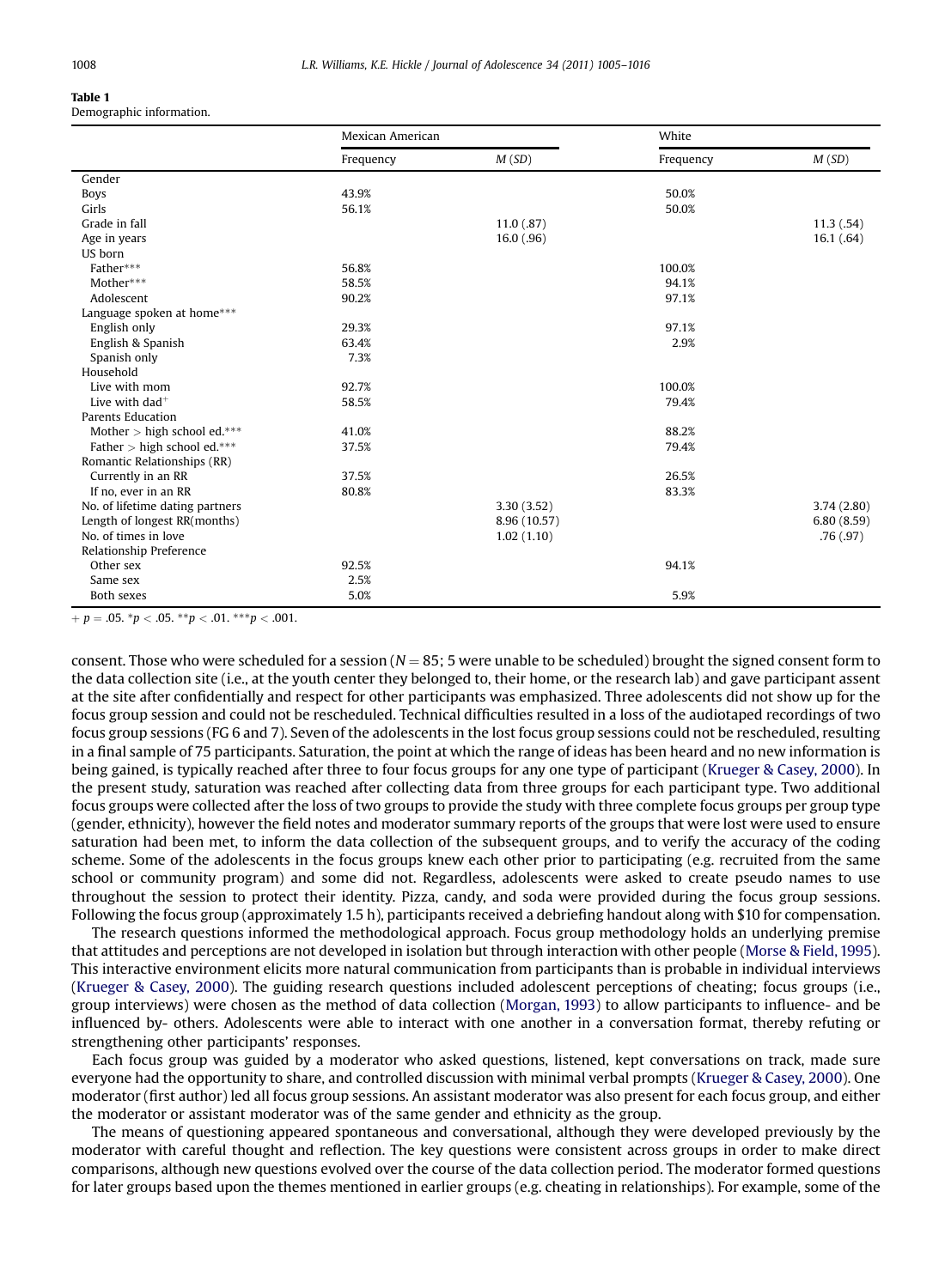key questions that were asked in each focus group included: What does it mean to be in a "romantic relationship"?; Think back to your last or current relationship. Describe what it was like.; What would your ideal romantic relationship be like?; What are some benefits of being in a romantic relationship?; What are some difficulties of being in a romantic relationship? Cheating was the most common response to the question about difficulties in romantic relationships. Consequently, questions about cheating in relationships became a key question in subsequent focus groups.

#### Plan of analysis

Data from focus groups included audiotaped recordings, field notes from the assistant moderator, and verbatim transcripts from assistant moderators. The data were entered into QSR Nvivo (i.e., a qualitative software program, [Gibbs, 2002](#page-10-0)) for the purpose of conducting content analysis of the written descriptions. This method of data coding/categorizing is a form of content analysis in which the researcher considers the participants' responses within the focus group as a whole and looks for recurring themes or conceptual ideas that can be sorted into meaningful categories. That is, the unit of analysis was the group, rather than the individual. Using this approach, codes (themes) originated from several careful readings of the data itself rather than from a pre-existing conceptual framework. Weight was given to comments on the basis of frequency, specificity, emotion, and extensiveness [\(Krueger & Casey, 2000\)](#page-10-0).

Two coders (first and second authors) analyzed the data and developed an open coding scheme ([Creswell, 2007\)](#page-10-0) by forming categories; within each category, themes/subcategories were identified. Following the open coding procedure, a selective coding process was used to integrate, connect, and refine categories and to search for confirming examples of each category within the data [\(Creswell, 2007](#page-10-0)). Once the coding scheme was complete, a third researcher coded the data to verify the reliability of the coding scheme ( $K = .74$ , indicating good reliability). Both coders documented written descriptions of coding steps. The results include descriptions of categories emerging from the data, along with quotations from participants supporting these categories; the results are interpreted in terms of meanings by gender and ethnicity.

#### Results

Results for this study are presented in themes. Explanations of the themes are integrated with direct quotations from participants. Each quotation indicates a different person speaking in the group, and bolded statements indicate that the moderator is speaking. Peer names have been changed to protect their identity. It should be noted that every focus group (FG) spontaneously mentioned cheating as a problem in relationships or discussed cheating in response to open-ended questions regarding problems in relationships. For example, a White boy group (FG 10) was asked, "So what are some problems you've had in your relationships?"

"Cheating." "Straight up cheating." "Hey, I'm stating the obvious that's all."

All four group types (i.e., Mexican American boys, Mexican American girls, White boys, and White girls) discussed infidelity using the term "cheating", though the original key questions were broad and did not ask directly about cheating. Rather, adolescents spontaneously used this term to describe infidelity as a part of romantic relationship experiences, through the telling of personal stories or relating experiences of their peers. Attitudes towards cheating reflected a range of emotion from anger and resentment to ambivalence and humor, and an understanding of cheating behavior varied greatly across focus groups, encompassing a range of sexual activity (e.g., from flirtatious behavior to sexual intercourse with another partner). Within this broad definition of cheating, two larger reoccurring themes emerged after several careful readings of the data and were coded as 1) perceptions of cheating and 2) consequences of cheating (see [Table 2\)](#page-5-0). Within the first theme, three subthemes emerged: Individually-oriented (worry/suspicion), peer-oriented (gossip/rumors), and cheating frequency. Within the second theme, three sub-themes emerged: Commitment, emotional responses, and relationship outcomes.

#### Gender and ethnic differences

It is notable that throughout each of the themes/sub-themes identified across the focus groups, distinct gender and ethnic differences arose. By and large girls, and especially Mexican American girls, were the most emotionally reactive, provided the most detailed descriptions, and spent the most time talking about cheating in their romantic relationships. Gender and ethnic differences also were evident within each of the two broad themes (perceptions and consequences of cheating).

Within the first theme, perceptions of cheating, there were gender and ethnic differences within the peer-oriented perceptions sub-theme. The prevalence and impact of gossip and rumors were discussed less often by White boys compared to the other groups. Girls and Mexican American adolescents gave more descriptive examples that included stronger emotional reactions, including considerable distress as a result of peer influence in their romantic relationships surrounding cheating behavior. There appeared to be no gender or ethnic differences regarding adolescents' perceptions of how often they believed cheating occurred, all groups believed that cheating happens in most adolescent romantic relationships, or in the manner in which they described worrying about or suspecting cheating in their own relationships.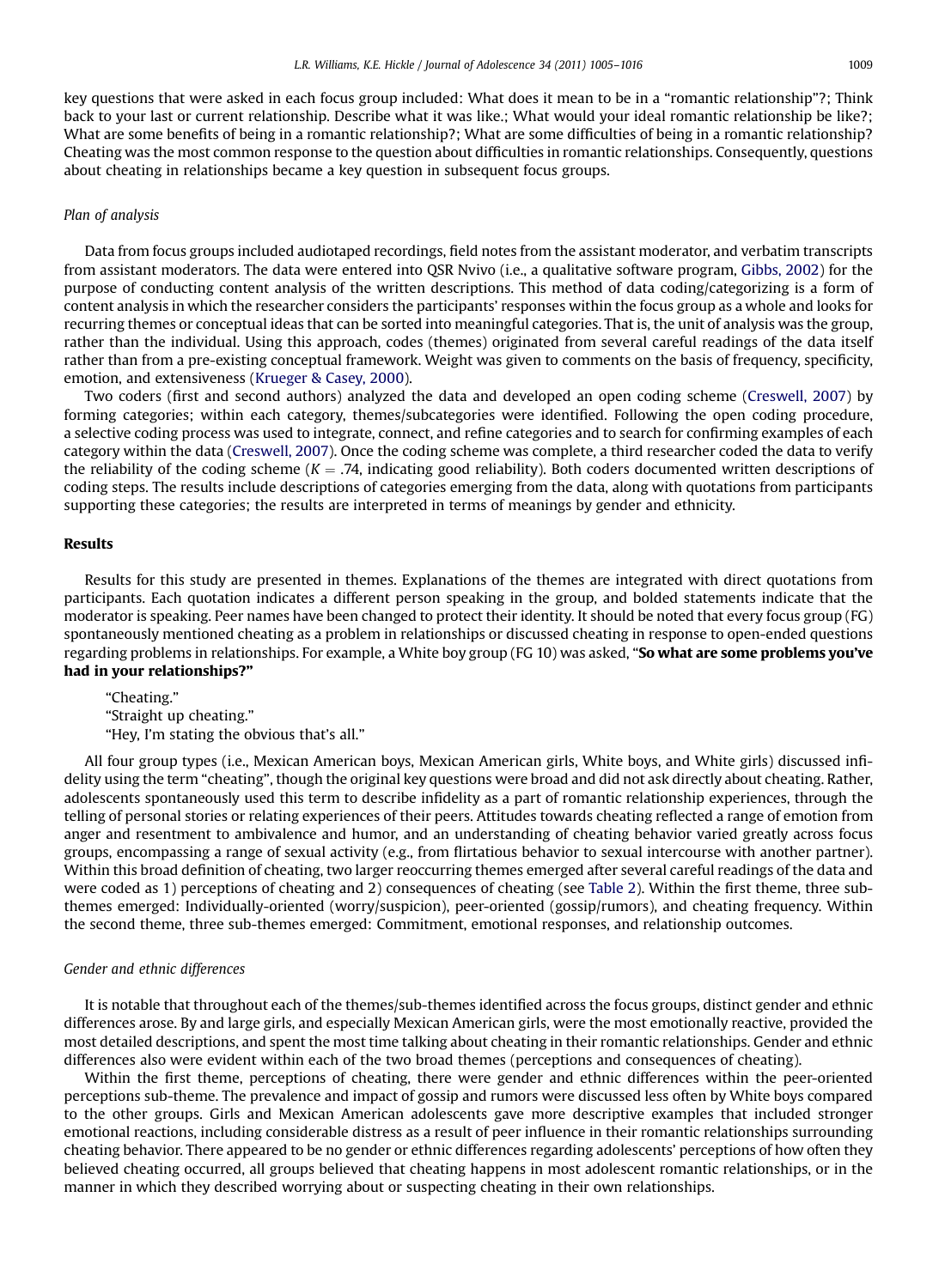<span id="page-5-0"></span>Table 2 Cheating themes.

| Theme                       | Sub-theme                               | Definition                                                                                               | Examples                                                                                                                                                                                                                            |
|-----------------------------|-----------------------------------------|----------------------------------------------------------------------------------------------------------|-------------------------------------------------------------------------------------------------------------------------------------------------------------------------------------------------------------------------------------|
| Perceptions<br>of cheating  | Individual-oriented:<br>Worry/suspicion | Cheating is discussed in terms of worry<br>or suspicion that a romantic partner is cheating.             | "you are worried that someone is going to cheat<br>on you or, yeah. Because you don't want to get hurt."<br>(Mexican American girl, FG 2)                                                                                           |
|                             | Peer-oriented:<br>Gossip/rumors         | Worry or suspicion over being cheated<br>on can be fueled by gossip spread by peers.                     | "if you're with her and then her friends don't like<br>you they'll probably start some rumors like oh yeah<br>we've seen him [with] some other girl or something,<br>so that might kinda ruin it." (Mexican American<br>boy, FG 13) |
|                             | Frequency                               | Cheating is believed to happen often,<br>sometimes more often than can be proved.                        | "I'm sure that happens more than people think."<br>(White boy, FG 12)<br>"I don't know if I have been cheated on.<br>I probably have." (Mexican American girl, FG 14)                                                               |
| Consequences<br>of cheating | Commitment                              | Cheating may happen when one person<br>does not want to commit to a relationship.                        | "It's hard, you know, to see one<br>personhis eyes wander. It's like it's competition."<br>(White girl, FG 8)<br>"I've been cheatingyou don't really want to<br>be tied down." (Mexican American girl, FG 4)                        |
|                             | Emotional<br>Response                   | After discovering that a partner has cheated,<br>feelings range from hurt to<br>revenge or indifference. | "It can be difficult sometimes especially if you<br>know that girl's running aroundand she's not<br>like just with you and you end up hurting yourself<br>just for her." (White boy, FG 5)                                          |
|                             | Relationship<br>outcomes                | After one partner cheats, relationships<br>typically end.                                                | "If they cheat on you, dump them."<br>(Mexican American girl, FG 14)<br>"In my last one [relationship] the guy ended up<br>cheating on me. We are actually still good friends."<br>(White girl, FG 1)                               |

Within the second theme, consequences of cheating, there were noteworthy gender and ethnic differences across each of the three sub-themes. Specifically, within the commitment sub-theme, Mexican American girls spoke more frequently and strongly about a partner's decision to cheat on them (less frequently about their own decision to cheat) while very little discussion emerged from White boys about this aspect of cheating and Mexican American boy groups did not discuss this at all. Within the emotional response sub-theme, girls spoke about their emotional reactions towards being a victim of cheating more strongly, more frequently, and included a greater range of emotional reactions than boys. Finally, within the relationship outcome sub-theme, Mexican American girls allocated a majority of the discussion to a relationship's direction after being cheated on, typically describing a relationship's dissolution.

The following descriptions of each sub-theme offer specific examples of the ways in which adolescents understand cheating.

#### Perceptions of cheating

Adolescents partially understand cheating through the lens of their own experiences as a victim or as a perpetrator of infidelity. They also understand cheating through the experiences of their peers; suspicion or mistrust of their partner and fears of being cheated on often begin over conversation with peers and are perpetuated by social interaction. Peers also appear to fuel the general perception that cheating happens often, possibly more than is discovered or labeled "cheating."

#### Individually-oriented perceptions

Much of the discussion surrounding cheating involved expressions of worry that a partner might cheat or a lack of trust in a partner's ability to remain monogamous. One Mexican American girl, voicing her own concerns, (FG 2) said, "You are worried that someone is going to cheat on you...because you don't want to get hurt." A Mexican American boy group (FG 11) discussed cheating as a constant worry for someone in a relationship:

"Any little thing...you have to do a project with that guy? Is it really a project? Or something like that." "You just get all paranoid."

"You'll both be constantly fighting. Are you cheating on me? Are you cheating on me?"

While worry over cheating was described as a negative feeling, it was also accepted as a common emotion accompanying romantic relationships. A White female (FG 1) described her own worried thoughts:

"I wonder if this person really is where he says he is? And you want to believe that he is, you know, with his friends, but you have a feeling that he is not. And so like, it just overwhelms you and that emotion becomes something even greater. And it's all because of this guy that you wanted to believe, but you couldn't."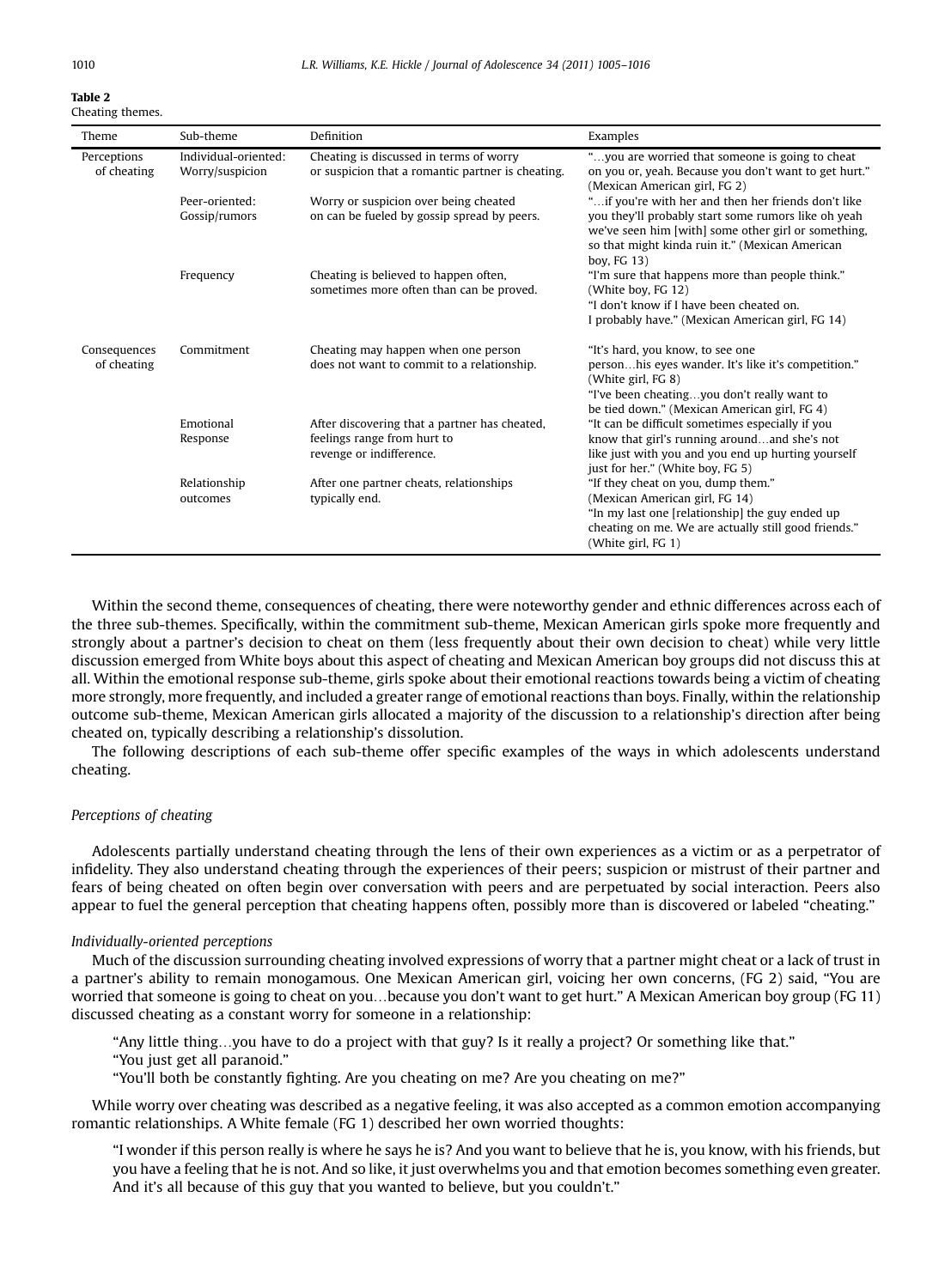While an individual's worry that a partner is cheating may be unfounded, it may also be a result of past experience with cheating. When an adolescent has been previously cheated on in a relationship, the experience breeds suspicion and mistrust for new relationships. However, this mistrust in a new partner's commitment does not necessarily deter adolescents from getting into a new relationship. The risk of being cheated on is an accepted, normal risk adolescents take. One White boy (FG 5) described his perception of common cheating experiences: "There's some people that have trouble trying to trust people.it can be difficult sometimes especially if you know that girl's running around doing her thing and she's not just like with you and you end up hurting yourself for her." In this instance, the boy recognizes difficulty trusting as a part of a relationship, just as cheating and emotional pain may be a part of the relationship, too.

#### Peer-oriented perceptions

Peer-oriented perceptions of cheating were mentioned more frequently than individual worry or suspicion, indicating the important role peers play in the relationship process. For adolescents, romantic relationships are extremely public, susceptible to the negative opinions and suspicions of peers. A White girl group (FG 9) discussed their views on the public nature of relationships, and important role peers play, in an example of a friend 'Kate' and her boyfriend 'Jake':

"Like, a good example...you know that whole Jake drama. Like, everybody got in [Kate's] relationship, but if someone had not said something about Jake and what he was like..."

"How he was basically...talking to every other girl."

"Like betraying her."

In this discussion, peer involvement is described as negative but necessary; without peer involvement, the friend would not have known "what he was like." This example also indicates that Jake's behavior may have only involved his talking, or showing interest, to other girls; yet, that seemed to be enough for this group of adolescents to describe his behavior as a "betrayal". To address the conflict over peer involvement in relationships, another White girl (from the same group) explained that sometimes trusted peers can be helpful but that it is more likely that peers are simply involved to create "drama":

"Where it's like a friend telling you and it's no one else involved, then it's fine. But it's just to the point where people who you don't even know are like, are gossiping about you, are talking about you or giving their opinions and you don't even need them."

This statement highlights the expectation that peers (both friends and acquaintances or "enemies") will inevitably be involved in romantic relationships. Romantic partners may not always agree on welcome and unwelcome peers, especially when partners have different friends or allegiances. A Mexican American boy (FG 13) described what appeared to be his own struggle over this tension: "If you're with her and then her friends don't like you they'll probably start some rumors like 'Oh yeah, we've seen him [with] some other girl' or something, so that might kinda ruin it." Peers have a powerful ability to sabotage relationships explicitly or subtly; a Mexican American girl group (FG 2) described their experiences by relaying that, when pieces of information from peers add up, unneeded suspicion in a partner results:

"I think it's kind of hard because we hear a lot of crap from other people. Like, there's a lot of people that are like, 'Oh well, you know, I heard this and that'."

"He cheated on you at this party with this girl."

"Yeah, and then you nag them next, you know...you're like okay, 'You know, I heard you cheated on me.' And then he gets mad, 'Why you freaking listening to other people?' I think it's kind of hard."

Across focus groups, adolescents continually described the fragile nature of romantic relationships as they are influenced by peers; sometimes peers were blamed for starting rumors or passing on false information about a partner's cheating while other times partners were blamed when peers helped expose real instances of cheating. As adolescents navigate their social world, they are faced with having to choose between peers and romantic partners, and discern what truths to believe.

#### Cheating frequency

Although exclusivity was universally understood as an expectation for romantic relationships, it was also understood that this was frequently violated. Groups often relayed how common they believed cheating was among their peers (White boys, FG 10):

".more common than we realize." "Yeah." For guys or girls or both? "Both." "Yeah." "Definitely both." "I don't know if I have been cheated on. I probably have." (Mexican American girl, FG 14)

Cheating was not only described as common, it was sometimes portrayed as inevitable; a Mexican American girl (FG 2) said, "I think they will end up cheating on you." Another Mexican American girl (FG 4) echoed this notion: "...there are a lot of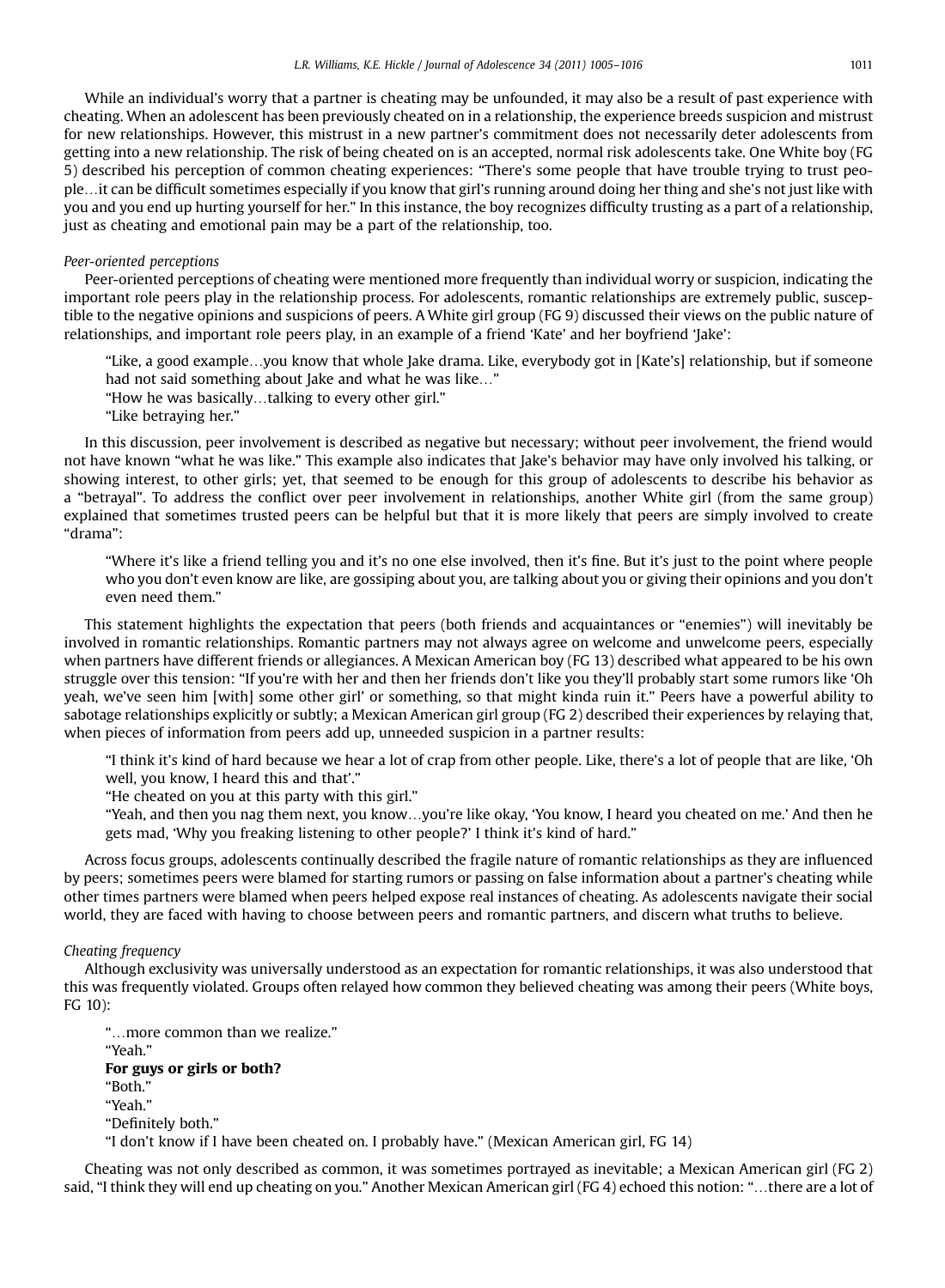guys, or girls too, that will cheat." The frequency of cheating (and its inevitability) was at times discussed without much emotion, as a fact adolescents simply live with.

#### Consequences of cheating

Perceptions of cheating discussed by the focus groups often described feelings about cheating rather than real incidents of cheating behavior. However, adolescents also described many incidents where they made the decision to cheat on a partner or experienced being a victim of cheating in their own relationships. From their descriptions, a coherent story emerged; a lack of commitment led to cheating, a variety of emotional responses were elicited when a partner cheated, and a relationship could take several directions after cheating occurred.

#### Commitment

The difficulty associated with maintaining an exclusive relationship was mentioned primarily by girl groups, but adolescents in many groups willingly admitted to cheating at some point in a relationship. They often cited temptation and an unwillingness to commit to an exclusive relationship as reasons for why they chose to cheat:

"I've cheated. Like temptations are around, it doesn't mean that you don't care about them, just shit comes up when you're young." (White girl, FG 8)

"I've been cheating...you don't really want to be tied down..." (Mexican American girl, FG 4)

A White boy (FG 10) also described his difficulty committing:

"You'll be like hitting it off with one girl at one school and another girl at another school and like they have no idea about each other but one day like you'll start getting more interested in one of them and the other girl will be all hurt and like the whole friendship is gone."

Difficulty committing and temptation often coincide; a White girl (FG 8) describes both these reasons for her boyfriends' cheating:

"It's kind of hard, you know, just trying to stay with a person. It's like, in my last relationship...he introduced me to his sister and his mom or like even his family as his girlfriend and we just started hanging out more and more and all that stuff and then slowly but surely it stopped and he started seeing some other chick from his work and it's like I got pushed away. It's hard, you know, to see one person...his eyes wander. It's like it's competition."

This adolescent seemed to understand and accept her former boyfriend's difficulty committing. She does not blame him for his "wandering eyes", and does not label the incident as real cheating because of the difficulty associated with staying with one person. Her experience was not uncommon; lacking a desire to commit was discussed across groups and was the only reason frequently given for why cheating occurred.

#### Emotional responses

When a romantic partner cheated, a variety of emotional and social responses followed. One Mexican American girl (FG 2) described experiencing denial, saying, "Even if it is true, it's like you do not want to find out," while another Mexican American girl (FG 2) experienced regret in a relationship she had had in middle school with an older boy: "I was so stupid to think that he really liked me, that guy. He had a girlfriend like in high school...and I was just stupid to think that he actually was serious about me or something."

Discovering infidelity can produce painful emotion, especially when an adolescent is conflicted over terminating or continuing the relationship. These emotions arise across cheating behaviors (e.g. in response to a partner's flirting with or having sexual intercourse with another person), and may reflect the heightened emotional responses common in adolescence, especially in situations where older adolescents or adults would not ordinarily perceive the behavior as cheating. Interestingly, the strength of emotional reactions did not always correspond with relationship's length; cheating in new romantic relationships or casual dating relationships can still be painful, even when the relationship is seen by others as casual or lacking in commitment:

#### Do you think you would still feel like that person is your boyfriend even though they are not and it's just casual? Do you think you would still have the same feeling [regarding cheating]?

"Maybe the same feeling, but like you know that it's not the same."

"If a guy cheated on [me] or something, if I was actually dating him I wouldn't be able to like say something because I am supposed to trust  $[\text{him}]$ ...and casually, I kind of don't have a right to say anything." (Mexican American girls, FG 4)

Adolescents also discussed potential responses to emotional (rather than physical) forms of cheating (White boys, FG 12):

"It can even be like, you don't have to cheat on someone like physically you can cheat on someone emotionally like you know or like mentally you know just having feelings for someone else is cheating too." "Just in a different way."

These complex responses reflect diverse emotional experiences with cheating, and a varied developmental capacity for commitment and intimacy in adolescent relationships.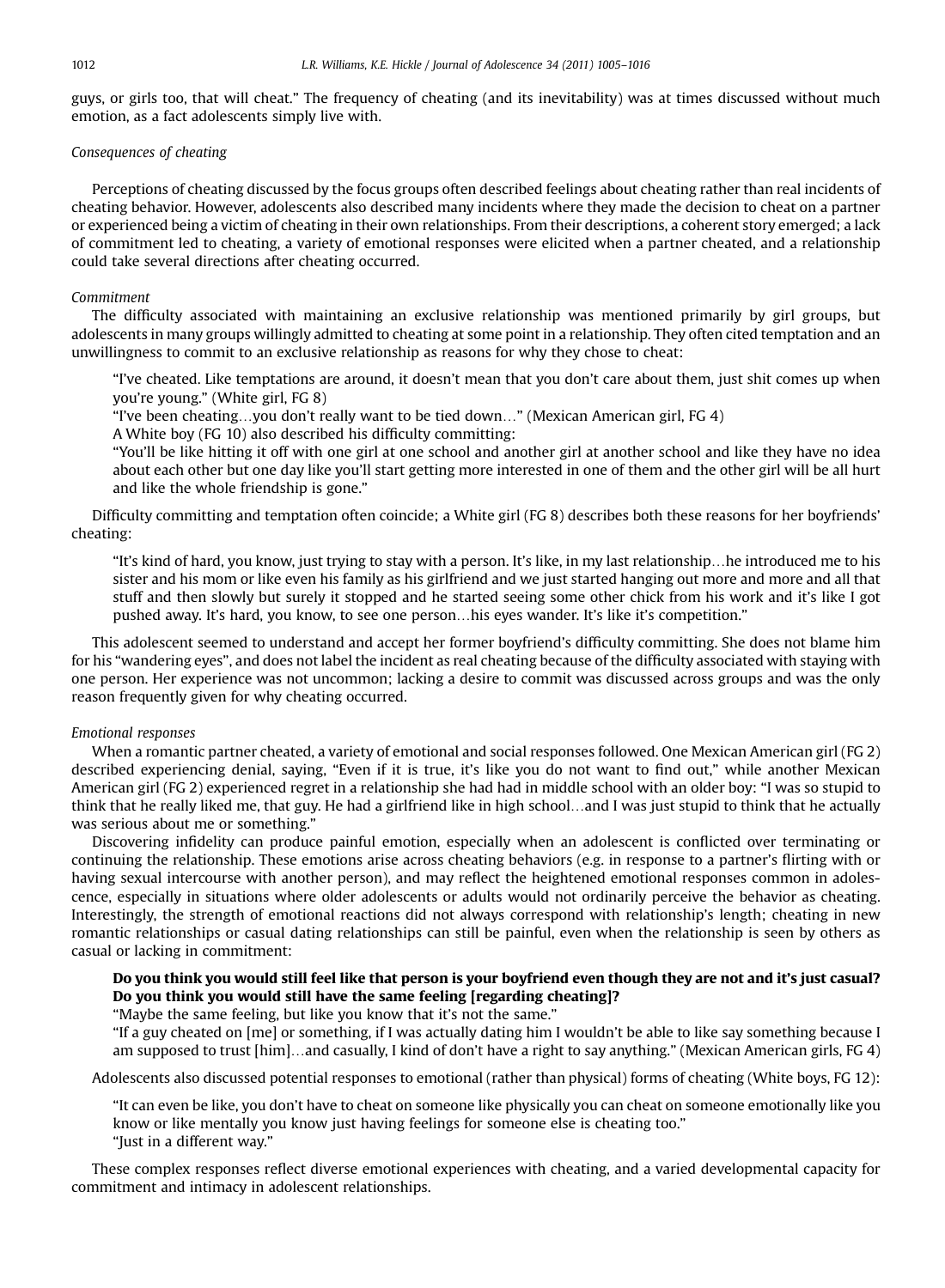#### Relationship outcomes

Once a romantic partner believed they discovered an incident of cheating, a decision regarding the relationship had to be made. Adolescents discussed the range of outcomes cheating might produce in a relationship, including revenge:

"Other couples just like cheat back. They would be like, 'Oh, he cheated on me, I cheated on him back.' They just keep going on and on. like, 'Oh, he is cheating on me, so it doesn't matter.' You know." "But then on the phone, 'Oh, I love you'." (Mexican American girls, FG 14).

While describing vengeful behavior, this response reflects some apathy towards the infidelity (e.g. "it doesn't matter") and implies that relationships are often repaired (e.g., "oh, I love you"). Another Mexican American girl (FG 2) expressed similar apathy towards her experience of being cheated on: "He ended up lying to me, for one, cheating on me, for two, and three, he told all of his friends that I was his sister, so [laughter] it was just a big waste of time." AWhite girl (FG 1), described her recent response towards cheating as relatively neutral:

"In my last one the guy ended up cheating on me [Laughter]...we are actually still good friends." (White girl, FG 1)

In most of the examples above, it is implied that although some relationships are maintained the majority dissolved after cheating, and across focus groups, adolescents generally described an expectation that relationships do end after one partner cheats. Sometimes, the end of a relationship had social (as well as emotional) consequences; a Mexican American girl group (FG 14) described social consequences, indicating the prevalence of negative gender stereotypes held by peers:

"But if they don't know what happened, then obviously they are going to believe the guy because the guy always automatically transforms the girl into looking like a ho."

"Like, 'Oh yeah, I caught her doing this with some guy."

While most focus groups described relationships ending, there were exceptions, reflecting the desire for some adolescents (specifically girls) to remain committed, as in this example of one White girl's (FG 8) experience:

"A week into our relationship he got drunk and high with some chick who he has never met and he said he didn't remember any of it, but he woke up the next morning in her bed with no clothes on and they had had sex. So, and I just found this out like not too long ago. That was pretty hard. I was still saying that, you know, I wanted to be with him..."

#### Discussion

Though the research literature is rich with information regarding perceptions and effects of infidelity among adult and older adolescent romantic relationships, this qualitative study is distinctive in its examination of cheating behavior across middle adolescence from the perspective of the youth themselves. Adolescents' discussions of cheating revealed a wide range of emotional and social responses, differing across gender and ethnicity, and may be uniquely distinct from the experience of infidelity in adult relationships (e.g., the role of peers). Although talking time did not vary substantially across gender and ethnicity, adolescent girls spoke more strongly and explicitly about cheating than adolescent boys, and Mexican American adolescents felt more negatively about cheating than White adolescents. In particular, Mexican American girls discussed cheating in more detail than all other groups, followed by White girls, Mexican American boys and White boys. Meaningful gender and ethnic differences also emerged across the sub-themes, suggesting that the lived experiences as a girl/boy and as a Mexican American/White adolescent is a factor in shaping attitudes and perceptions of cheating in romantic relationships.

A discussion of the limitations of the study is warranted prior to interpreting a more detailed account of the findings. Despite an established link between attitudes ([Ajzen & Fishbein, 1980](#page-10-0)) and motivations [\(Patrick & Maggs, 2009\)](#page-11-0) to risk behaviors, adolescents' perceptions may still differ from their actual behaviors, particularly regarding emotional reactions to infidelity. How one thinks they will feel and how they actually will feel is not as easily predicted as perhaps deciding to engage in a behavior (e.g., deciding to cheat). The methodological approach also has limitations. The focus groups allowed for the inclusion of peer perceptions and a broad question base for participants to generate their own ideas about dating relationships from their unique perspectives, however, this approach is limiting in that the participants were not directed to respond to whether they were the victim or the perpetrator of cheating due to the group environment (they chose to volunteer this information or not) and were not questioned as to how cheating may be relevant to their own identity and intimacy goals. These issues would be better explored in studies using individual interviews. In-depth interviews would allow for greater attention to be paid to developmental differences in infidelity, including explorations of intimacy and identity goals, and the meaning it has for adolescent, and later adult, romantic relationships. We were unable to explore developmental differences in the present study (i.e., a 2 (gender)  $\times$  2 (ethnicity)  $\times$  2 (age) design) but believe it merits consideration in future qualitative studies. Finally, the small, non-random sample, age range, and ethnicity selection limit generalizability to other adolescents, especially outside the age and ethnic composition represented in this study.

The experiences of cheating relayed by adolescents may suggest that the developmental goals of both intimacy and identity are sometimes at odds with one another ([Blatt & Blass, 1996](#page-10-0)). The adolescents who revealed their experiences as a "perpetrator" of cheating in past relationships may express the need for independence from a relationship, seeking a personal identity outside of their connection to another person; conversely, a number of adolescents also distress over infidelity in relatively casual or short-term relationships, suggesting their search for intimacy [\(Sanderson & Cantor, 1995](#page-11-0)).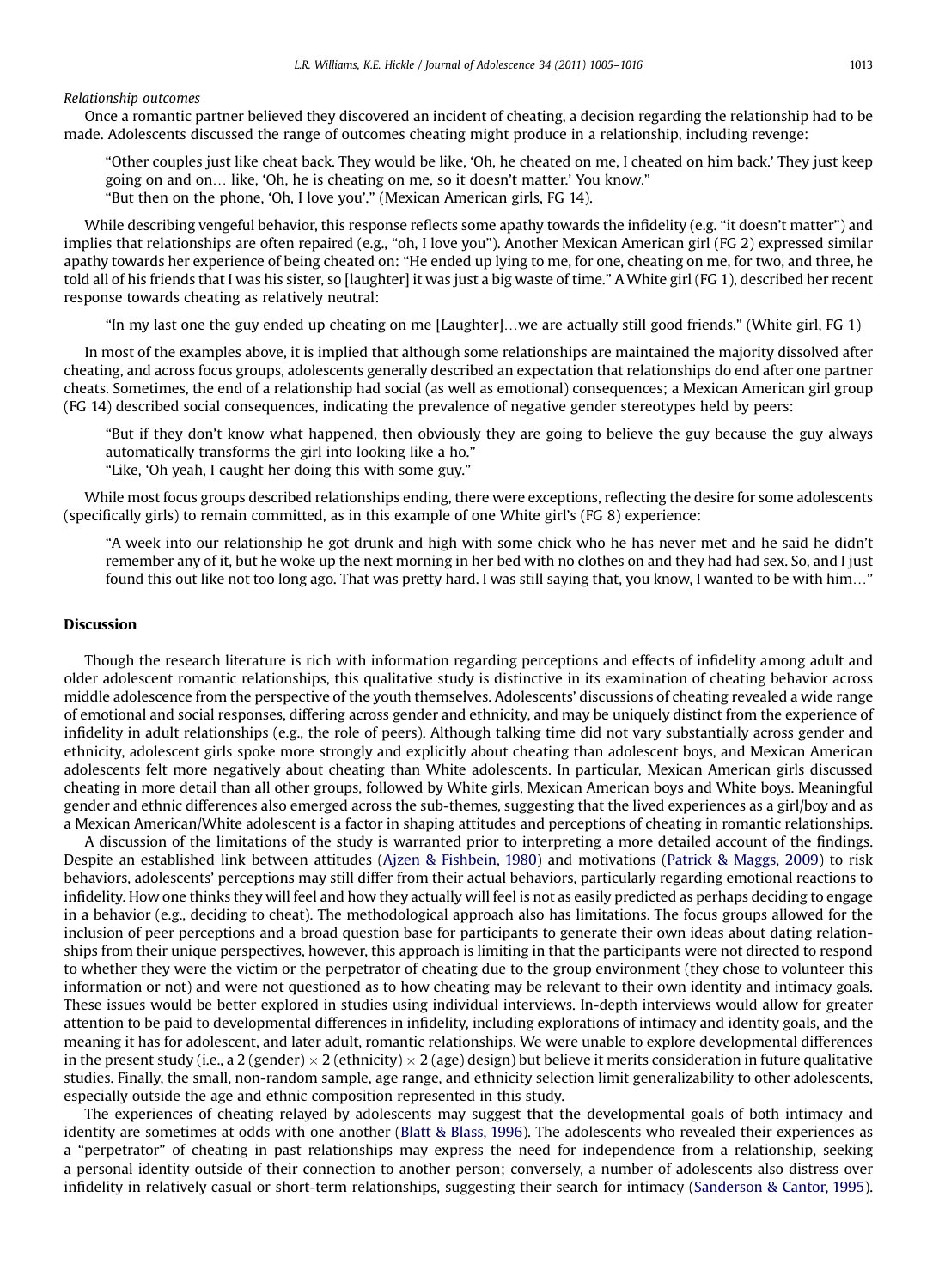While the focus group interviews were unable to address whether cheating occurred as a result from adolescents' attempts to balance these competing developmental goals, they did clearly situate experiences of cheating within a larger developmental context of peer and social experiences ([Sanderson & Cantor, 1995\)](#page-11-0), offered a perspective on cheating in adolescent relationships that encompasses both intimacy and identity goals, and highlighted potential differing developmental needs associated with ethnicity and gender.

Differences in cheating across the two ethnic groups represented in the focus group discussions support assumptions in the literature regarding cultural/ethnic differences in the expectations for romantic relationships [\(Coates, 1999\)](#page-10-0). For example, Mexican American girls discussed commitment problems associated with cheating and the impact of cheating on the relationship more frequently and with greater emotional fervor than any other group. These illustrations speak to the importance of commitment in romantic relationships, particularly in earlier stages in development, which is more evident in Mexican American culture. Mexican American girls may place greater value on commitment and relationship security than other adolescents, as these components to a relationship can be seen as essential for upholding the high values placed on family and parenthood in Mexican culture [\(East, 1998](#page-10-0)). Commitment in a relationship may also coincide with Mexican American/Latina's desire for earlier transitions to relationship milestones (e.g. sexual activity, marriage, pregnancy; [East, 1998](#page-10-0)). While Mexican American girls offered a variety of perspectives on commitment and relationships after cheating, their focus on these two issues may reflect attitudes towards cheating more similar to older adolescents and adults than their peers ([Raffaelli, 2005](#page-11-0)).

Unlike Mexican American girls, Mexican American boys' discussions of cheating did not emerge as markedly different from other groups. The literature has not yet identified many unique features of Mexican American boys' romantic relationship experiences or expectations. Our findings support the possibility that Mexican American boys may be less likely to follow prescribed cultural expectations than girls regarding dating behaviors [\(Upchurch, Levy-Storms, Sucoff, & Aneshensel, 1998\)](#page-11-0) or Mexican American boys' cultural adherence to machismo (i.e., the socialization of males toward responsibility, protection, providing for the family, and demonstrations of honor and respect for others; [Marin, 1993](#page-10-0)) may result in male dominance in the romantic relationship. In addition, boys experience less parental monitoring than girls [\(Giordano, Longmore, & Manning,](#page-10-0) [2006](#page-10-0)) and for Mexican American boys, less parental monitoring may result in greater freedoms within romantic relationships including involvement in less committed/monogamous relationships. Future research should explore the romantic relationship experiences of Mexican American boys in greater depth, within the context of cultural expectations and levels of acculturation.

By far, girls revealed stronger emotional responses to betrayal than did boys. This coincides with prior research finding emotional expression more common and more socially acceptable for girls compared to boys [\(Durik et al., 2006; Way &](#page-10-0) [Greene, 2006\)](#page-10-0), along with an earlier and more pronounced desire for intimacy among girls relative to boys ([Scheidel &](#page-11-0) [Marcia, 1985](#page-11-0)). In addition, girls may feel more strongly about cheating, particularly as it relates to their reputation, or they may simply feel more comfortable talking about their emotions ([Giordano et al., 2006](#page-10-0)). While discussing how it feels to be cheated on, a few girls mentioned feeling like they had been cheated on but could not express it because the relationship was casual, and they did not have a right to feel betrayed without a mutual commitment from their partner. This imbalance may reflect girls' greater desire for intimacy within their relationships ([Lytle et al., 1997; Scheidel & Marcia, 1985\)](#page-10-0), in which girls may sacrifice some of their needs in romantic relationships (i.e., commitment obligations) in order to fulfill intimacy desires (i.e., a close, intimate connection with another person).

Some girls talked about choosing not to become involved in a committed relationship because they wanted to avoid the negative emotions associated with infidelity. These perspectives revealed a need to protect themselves against the pain of betrayal that boys did not express. Interestingly, no gender differences emerged in discussing individual worry over being cheated on; this finding may support prior literature that found that actual incidents of cheating may not differ for boys and girls ([Feldman & Cauffman, 1999a\)](#page-10-0).

When comparing cheating in adolescent romantic relationships identified in this study to prior research on infidelity in adulthood and older adolescence, differences emerge. Adolescent relationships, by virtue of their short duration and a ready availability of single partners, lack the complexity of adult relationships which allow for easier relationship termination after cheating has occurred. Adolescents also do not typically experience the deep emotional, financial, and social aspects of commitment to a partner and/or the relationship that adults do ([Blow & Hartnett, 2005\)](#page-10-0); adolescents may be able to end a relationship or take incidents of cheating more lightly because they have less to loose. This was true for the adolescents in this study who expressed ambivalent or unemotional responses to cheating, and for some of the focus groups that discussed accepting the prevalence of cheating as common and inevitable among adolescent romantic relationships.

The public nature of adolescent relationships marks another difference between adolescent and adult infidelity. This study revealed frequent incidents where a friend or a partner's friend interfered with the relationship, spreading a rumor to cause suspicion of cheating or encouraging an adolescent to end the relationship over suspected cheating. Peer involvement seemed to hold considerable weight in the fate of a romantic relationship in the face of cheating behavior, perhaps due to the increasingly important role placed on peers in adolescence ([Brown et al., 1997\)](#page-10-0) or due to a reliance on peer evaluations in the development of adolescents' self-concept ([Parker, 2001\)](#page-11-0). Each of these differences provides support for a developmental distinction between adult and adolescent romantic relationships, suggesting that relationships during middle adolescence are in some ways different from both older adolescents and adults, as cheating in older adolescent romantic relationships often mirrors cheating in adulthood ([Feldman & Cauffman, 1999b](#page-10-0)).

The meaning and contexts of cheating identified in this study have implications for promoting healthy dating behavior during adolescence. Feelings of mistrust and insecurity resulting from cheating experiences in adolescent romantic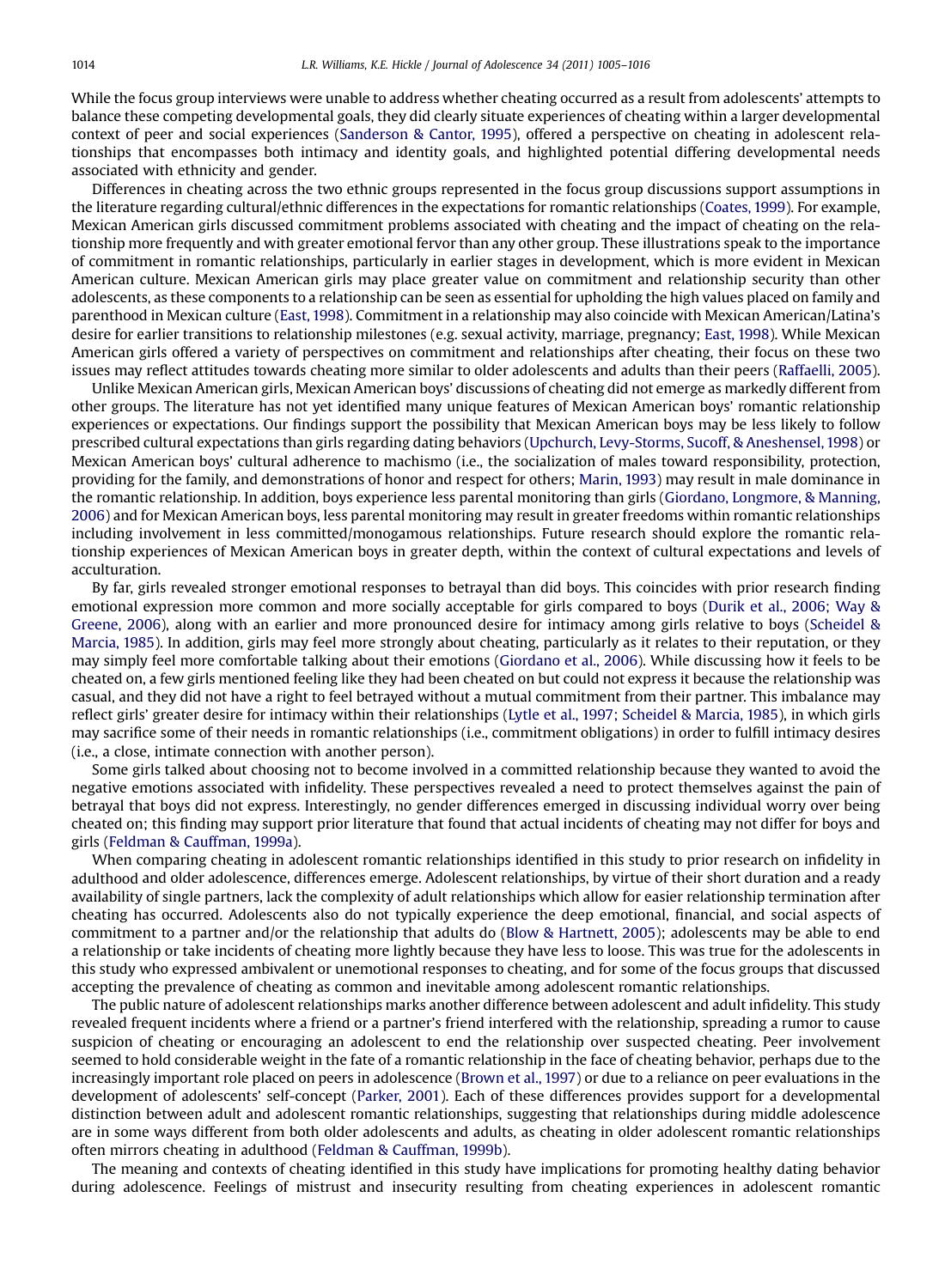<span id="page-10-0"></span>relationships can inhibit trust and security within relationships in adulthood [\(Roscoe et al., 1988\)](#page-11-0). The frequency of cheating discussed in this study through the retelling of actual cheating incidents, as well as the overall expectation that cheating commonly occurs in relationships, may also be associated with increased health risks for adolescents including sexually transmitted infections (STI's), particularly given evidence that indicates adolescents decrease contraceptive use as a relationship becomes more established (Ellen, Cahn, Eyre, & Boyer, 1996; Fortenberry, Tu, Harezlak, Katz, & Orr, 2002), especially for Hispanic youth (Aarons & Jenkins, 2002; Bauman & Berman, 2005), as an indication of trust in their partner (Kirkman, Rosenthal, & Smith, 1998; Moore & Rosenthal, 1998). Although we were not able to discern the range of partners adolescents would cheat with in a given relationship, the high rate of cheating in both casual and committed adolescent romantic relationships, coupled with the belief that condom use is a sign of infidelity, renders victims of cheating potentially vulnerable to STI's that their partner may have contracted during extradyadic sexual activity (Bauman & Berman, 2005). Despite this risk, many cheating incidents in adolescence involve behavior (such as flirting, kissing, or becoming emotionally close) that do not increase risks to sexual health but may pose increased risks to social and emotional health and well-being.

This study uniquely contributes to the adolescent romantic relationship literature, offering a perspective on infidelity drawn completely from adolescents themselves. Adolescents differed across ethnicity and gender in both their experiences of cheating in romantic relationships and the subjective meaning cheating holds. In addition, adolescents experienced cheating and understood commitment differently than adults, indicating a more limited developmental capacity for commitment during adolescence. Future research is advised to continue to explore the intersection between ethnicity/culture and cheating behavior. Our exploratory contribution to this area of adolescent research has suggested the importance of this component towards a better understanding of romantic relationships.

#### References

Aarons, S. J., & Jenkins, R. R. (2002). Sex, pregnancy, and contraception-related motivators and barriers among Latino and African-American youth in Washington, DC. Sex Education, 2, 5–30.

Ajzen, I., & Fishbein, M. (1980). Understanding attitudes and predicting social behavior. Englewood Cliffs, NJ: Prentice-Hall.

Allen, E. S., Rhoades, G. K., Stanley, S. M., Markman, H. J., Williams, T., Melton, J., et al. (2008). Premarital precursors of marital infidelity. Family Process, 47, 243–259.

Bauman, L. J., & Berman, R. (2005). Adolescent relationships and condom use: trust, love and commitment. AIDS and Behavior, 9, 211–222.

Blatt, S. J., & Blass, R. B. (1996). Relatedness and self-definition: a dialectic model of personality development. In G. Noam, & K. Fischer (Eds.), Development and vulnerability in close relationships (pp. 309–338). Hillsdale, NJ: Erlbaum.

Blow, A. J., & Hartnett, K. (2005). Infidelity in committed relationships II: a substantive review. Journal of Marital and Family Therapy, 31, 217–233.

Brown, B. B., Dolcini, M., & Leventhal, A. (1997). Transformations in peer relationships at adolescence: implications for health-related behavior. In J. Schulenberg, J. L. Maggs, & K. Hurrelmann (Eds.), Health risks and developmental transitions during adolescence (pp. 161–189). New York, NY: Cambridge University Press.

Charney, I. W., & Parnass, S. (1995). The impact of extramarital relationships on the continuation of marriages. Journal of Sex and Marital Therapy, 21, 100–115. Coates, D. L. (1999). The cultured and culturing aspects of romantic experience in adolescence. In W. Furman, B. B. Brown, & C. Feiring (Eds.), The development of romantic relationships in adolescence (pp. 330–363). New York: Cambridge University Press.

Connolly, J., Furman, W., & Konarski, R. (2000). The role of peers in the emergence of heterosexual romantic relationships in adolescence. Child Development, 71, 1395–1408.

Connolly, J., & Goldberg, A. (1999). Romantic relationships in adolescence: the role of friends and peers in their emergence and development. In W. Furman,

B. B. Drown, & C. Feiring (Eds.), The development of romantic relationships in adolescence (pp. 266–290). New York: Cambridge University Press.<br>Creswell, J. W. (2007). Qualitative inquiry and research design: Choosing amon

Durik, A. M., Hyde, J. S., Marks, A. C., Roy, A. L., Anaya, D., & Schultz, G. (2006). Ethnicity and gender stereotypes of emotion. Sex Roles, 54, 429–445.

East, P. L. (1998). Racial and ethnic differences in girls' sexual, marital, and birth expectations. Journal of Marriage and the Family, 60, 150–162.

Egan, V., & Angus, S. (2004). Is social dominance a sex-specific strategy for infidelity? Personality and Individual Differences, 36, 575–586.

Ellen, J. M., Cahn, S., Eyre, S. L., & Boyer, C. B. (1996). Types of adolescent sexual relationships and associated perceptions about condom use. Journal of Adolescent Health, 18, 417–421.

Erickson, E. H. (1968). Identity youth and Crisis. New York: W.W. Norton & Company.

Feldman, S. S., & Cauffman, E. (1999a). Sexual betrayal among late adolescents: perspectives of the perpetrator and the aggrieved. Journal of Youth and Adolescence, 28, 235–258.

Feldman, S. S., & Cauffman, E. (1999b). Your cheatin' heart: attitudes, behaviors, and correlates of sexual betrayal in late adolescents. Journal of Research on Adolescence, 9, 227–252.

Fishbein, M., & Ajzen, I. (1975). Belief, attitude, intention and behavior: An introduction to theory and research. Reading, MA: Addison-Wesley.

Fisher, M., Voracek, M., Rekkas, V. P., & Cox, A. (2008). Sex differences in feelings of guilt arising from infidelity. Evolutionary Psychology, 6, 436–446.

Flores, E., Eyre, S. L., & Millstein, S. G. (1998). Sociocultural beliefs related to sex among Mexican American adolescents. Hispanic Journal of Behavioral Sciences, 20, 60–82.

Fortenberry, J. D., Tu, W., Harezlak, J., Katz, B. P., & Orr, D. P. (2002). Condom use as a function of time in new and established adolescent sexual relationships. American Journal of Public Health, 92, 211–213.

Furman, W. (2002). The emerging field of adolescent romantic relationships. Current Directions in Psychological Science, 11, 177–180.

Furman, W., McDunn, C., & Young, B. J. (2008). The role of peer and romantic relationships in adolescent affective development. In N. B. Allen, & L. Sheeber (Eds.), Adolescent emotional development and the emergence of depressive disorders. New York: Guilford Press.

Gibbs, G. (2002). Qualitative data analysis: Explorations with NVivo. London: Open University Press.

Giordano, P. C., Longmore, M. A., & Manning, W. D. (2006). Gender and the meanings of adolescent romantic relationships: a focus on boys. American Sociological Review, 71, 260–287.

Kirkman, M., Rosenthal, D., & Smith, A. M. A. (1998). Adolescent sex and the romantic narrative: why some young heterosexuals use condoms to prevent pregnancy but not disease. Psychology, Health & Medicine, 3, 355-370.

Krueger, R. A., & Casey, M. A. (2000). Focus groups: A practical guide for applied research (3<sup>rd</sup> Ed.). Thousand Oaks, CA: Sage.

Leadbeater, B. J., Banister, E. M., Ellis, W. E., & Yeung, R. (2008). Victimization and relational aggression in adolescent romantic relationships: the influence of parental and peer behaviors and individual adjustment. Journal of Youth and Adolescence, 37, 359–372.

Lytle, L. J., Bakken, L., & Romig, C. (1997). Adolescent female identity development. Sex Roles, 37, 175–185.

Marin, G. (1993). Defining culturally appropriate community interventions: Hispanics as a case study. Journal of Community Psychology, 21, 149–161.

Markstrom, C. A., & Kalmanir, H. M. (2001). Linkages between the psychosocial stages of identity and intimacy and the ego strengths of fidelity and love. Identity: An International Journal of Theory and Research, 1, 179–196.